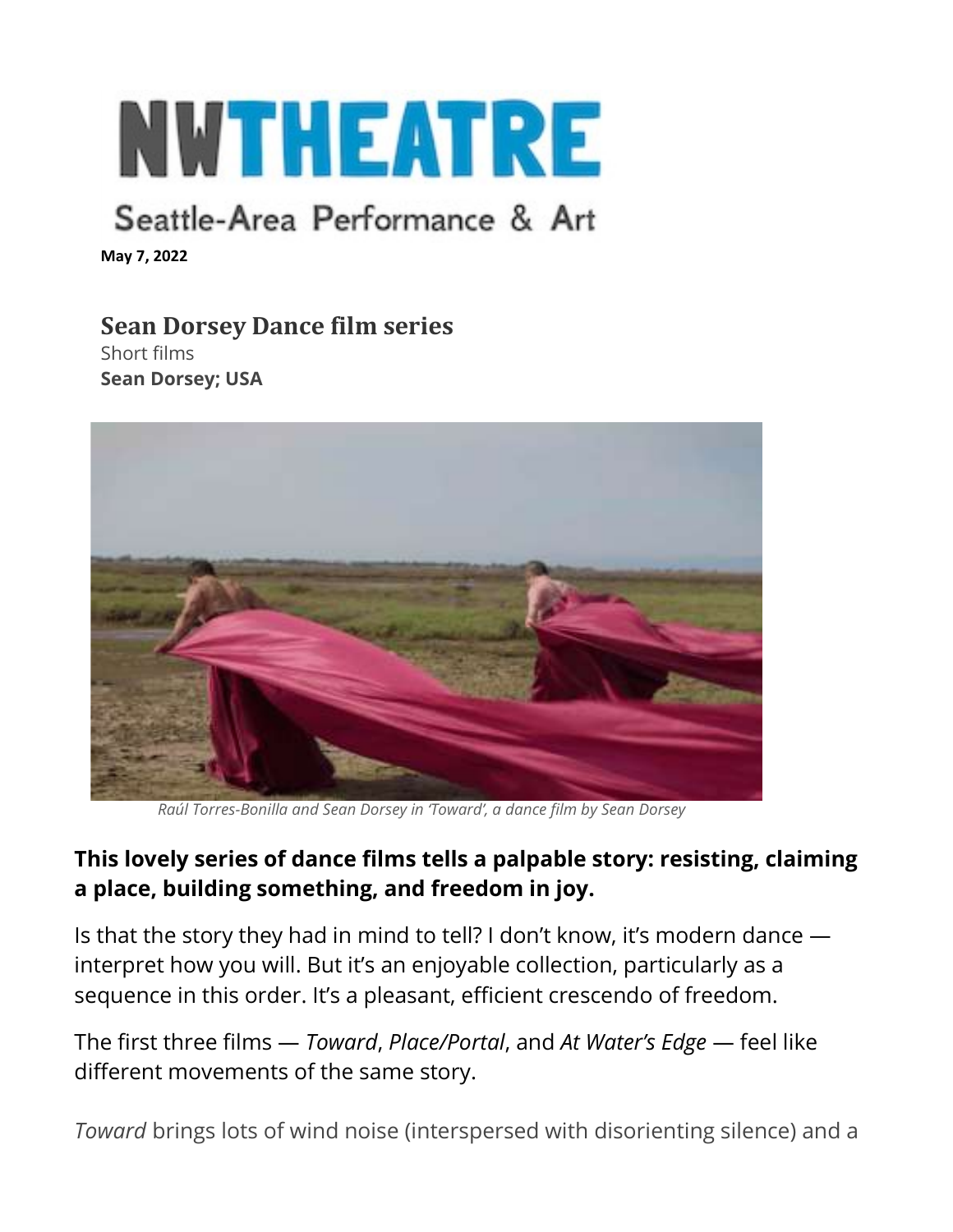

Sean Dorsey Dance dancers in 'Seek/After,', a dance film by Sean Dorsey

feeling of resistance, in bleak surroundings — dust, field, low hearty plants. Midway through, slow piano notes, like a slow awakening, lead into some peace before the word "possible" appears.

Place/Portal, a solo by Dorsey, continues a story of forward motion, but feels more contemplative and open to slowing down. At Water's Edge is on firmer footing; it starts from the mood of awakening, claiming a place; it feels more liberated, playful; moving fast around but not going anywhere. In all three, costumes by Tiffany Amundson are an asset.

There's something liberating about watching a bare-chested trans man dance freely in a flowing parachute of a gown. The music, by Ben Kessler (Toward) and Anomie Belle (Place/Portal and At Water's Edge), is likewise crucial to the storytelling.

The last of the four films, Seek/After, is a definite shift in energy; a different movement and a different story. Where the others are some level of seeking, this one is pure play. Different musical energy (by Frida Ibarra)